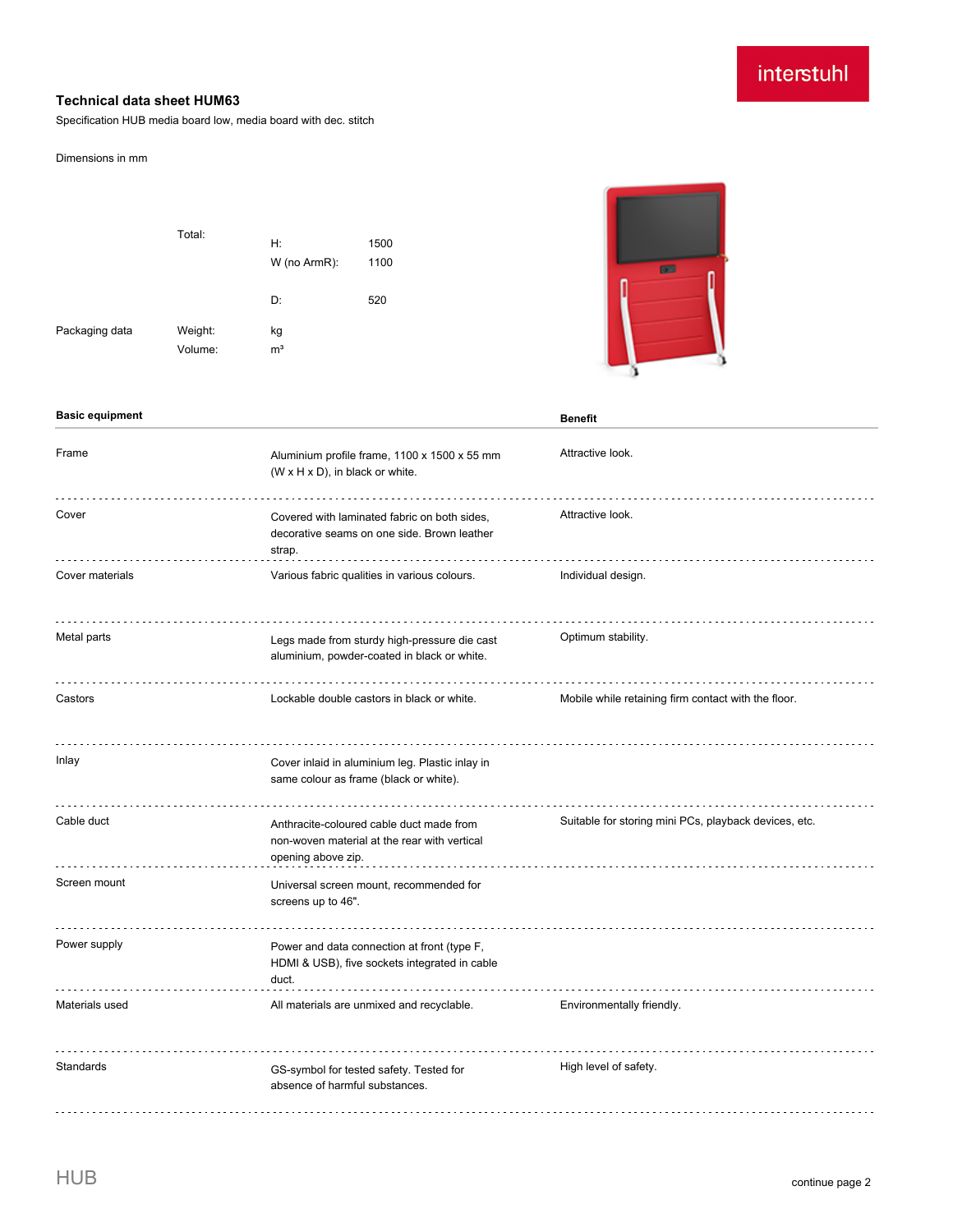# interstuhl

## **Technical data sheet HUM63**

Specification HUB media board low, media board with dec. stitch

#### Dimensions in mm

|                      | Total:             | H:<br>W (no ArmR):<br>D:                                          | 1500<br>1100<br>520                                                                                                                                                                                           | <b>DEL</b>                                          |  |
|----------------------|--------------------|-------------------------------------------------------------------|---------------------------------------------------------------------------------------------------------------------------------------------------------------------------------------------------------------|-----------------------------------------------------|--|
| Packaging data       | Weight:<br>Volume: | kg<br>m <sup>3</sup>                                              |                                                                                                                                                                                                               |                                                     |  |
| Certification        |                    | 45001:2018, EcoVadis Gold.                                        | Quality management system DIN EN ISO<br>9001:2015, Regulation (EC) no. 1221/2009<br>(EMAS), Environmental Management System<br>DIN EN ISO 14001:2015, Occupational Health<br>and Safety Management System ISO | High-quality product.                               |  |
| Warranty and returns |                    | 10 year warranty according to our current<br>warranty conditions. |                                                                                                                                                                                                               | Quality guaranteed to last for entire product life. |  |

Disassembly instructions are available upon request for any interstuhl product